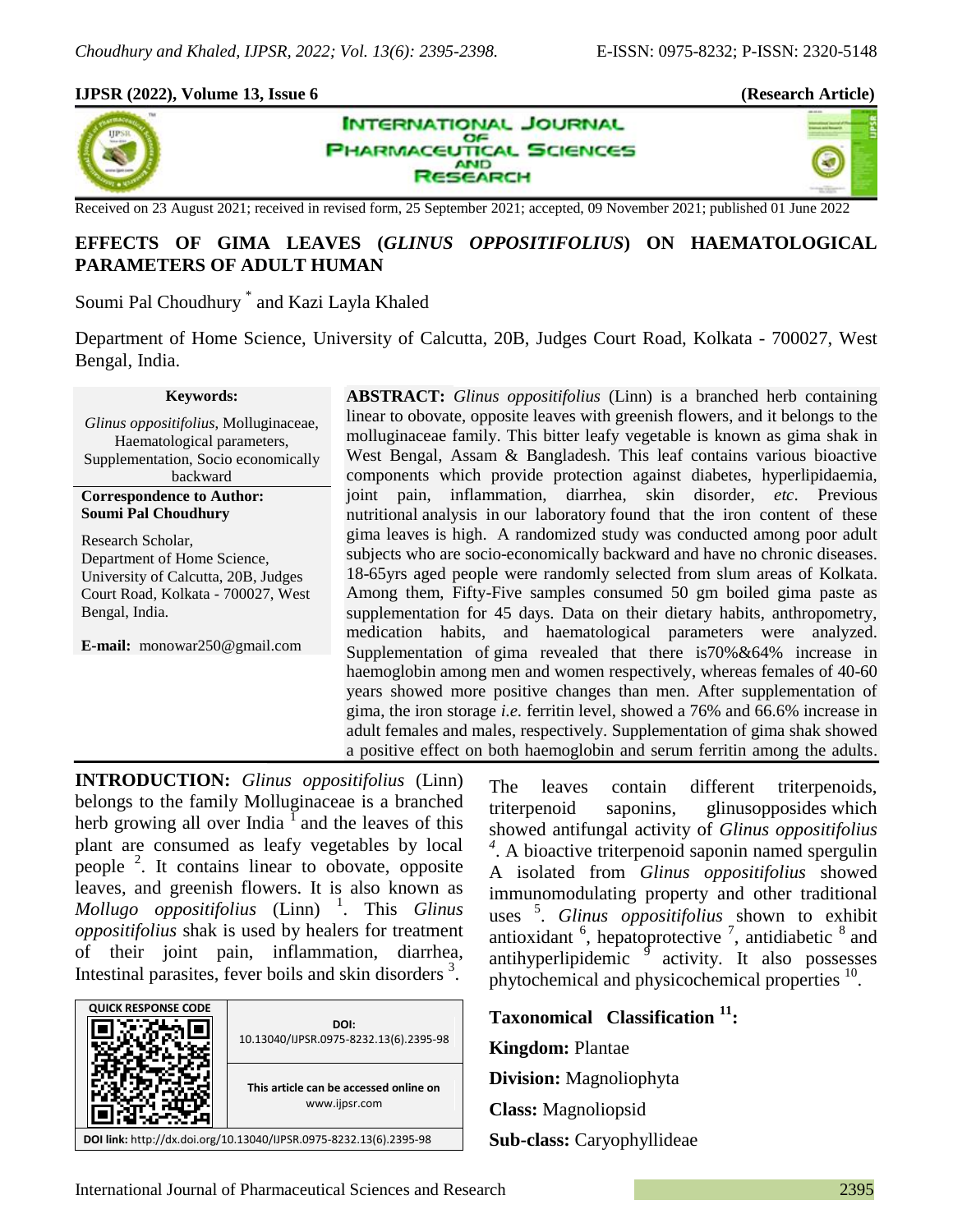**Order:** Caryophyllales

**Family:** Molluginaceae

**Scientific Name:** *Glinus oppositifolius* (L.) Aug. DC.

**Genus:** Glinus

**Species:** Oppositifolius

**Synonyms:** *Mollugo spergula* L.



**FIG. 1: PICTURE OF** *GLINUS OPPOSITIFOLIUS* **(LINN)**

It was identified by the Botanical Survey of India, Kolkata, West Bengal.

**Identification Number:** CNH/ Tech. II/ 2019/ 38 dated 29/08/2019.

**Aims & Objectives:** According to National Family Health Survey (NFHS)–5data (2019-2020) percentage of underweight, anaemia, high blood sugar level, hypertension is 14.8% & 15.1%, 71.4% & 38.9%, 8.9% & 10.8% and 20.5% & 20.1% respectively for adult women and men in West Bengal  $^{12}$ .

*Glinus oppositifolius*, a widely grown plant, is mostly found in tropical regions. Due to its wide availability and very low price, the economically backward population consumes this leafy vegetable in their diet.

Conventional wisdom suggests that Gima shak helps to improve their haemoglobin level. Previous research works were done with ethanolic, methanolic and petroleum ether extracts. Evidence shows that all these extracts possess different antioxidants, physicochemical, physiological activities. But there is a gap in existing literature.

Human beings generally consume leafy vegetables after cooking. Hence, extraction is not the normal procedure for daily consumption. That is why the study intends to work with the edible part of *Glinus oppositifolius* in which form human beings are typically consumed. Research work was done with both raw and cooked samples to assess the haematological parameters, including haemoglobin and serum ferritin level.

## **MATERIALS & METHODS:**

**Study Area:** The study was conducted in the slum area of Sovabazar (Kolkata), West Bengal, India.

**Study Design:** Sixty adults (males and females) were selected randomly from the slum area, free from any chronic diseases, and do not have any type of iron tablets as medication. They are set as my experimental samples and supplemented with gima shak laddu. Two gima shak laddu per person per day was supplemented for 45 days. Fresh gima shak was collected, cleaned, and washed. A measured amount of fresh leaves of gima shak and water was boiled for 30 min to reduce the volume to 30 gms. Then mung dal and sugar was mixed with it to make gima shak laddu. Gima shak pakora, gima shak roti, and potato curry with gima shak were also prepared. All recipes were prepared fresh and pilot study for sensory evaluation was conducted. Finally gima shak laddu was accepted by the people for the study. Pre haematological examinations *i.e* haemoglobin, serum ferritin was done for these adults. However, due to five dropouts the final data is presented for fifty-five adults. Post examinations for haematological indices were done after 45 days of supplementation. For this study, human ethical clearance was done, and the reference no is 06/ST/18-19/1734 Dated 02/01/2019.

**Biochemical Estimation:** Before and after supplementation, haematological indices, i.e., haemoglobin and serum ferritin analysis, were done to assess supplementation's impact. Horiba Pentra ES 60 analyzer and Beckman Coulter fully automated analyzer were used for *in-vitro* analysis of haemoglobin and serum ferritin, respectively.

**Statistical Analysis:** The data was collected, and mean, standard error were calculated. Student't' test was performed to test the level of significance.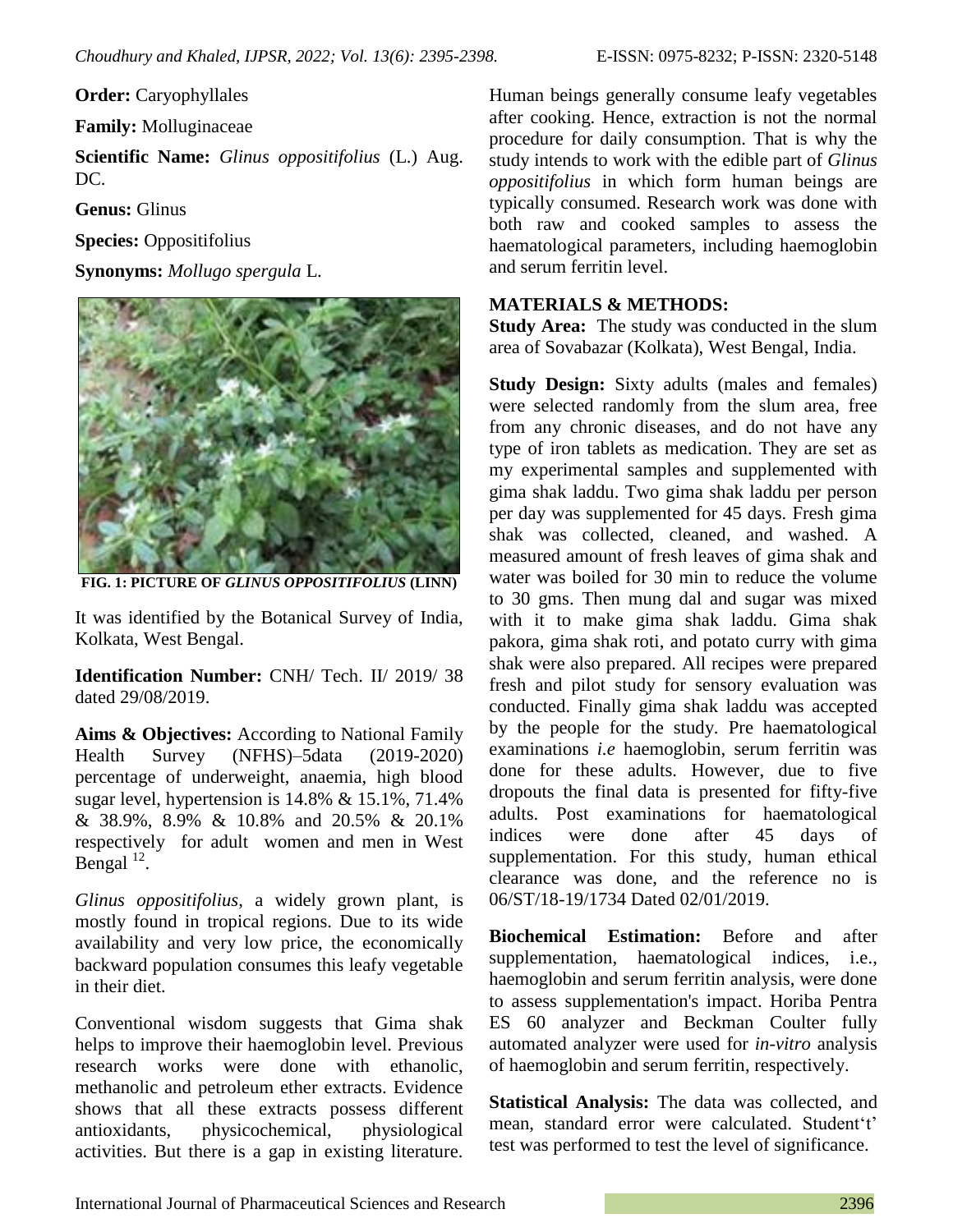### **RESULTS:**

|                           | TABLE 1: RESULT OF PRE SUPPLEMENTATION AND POST SUPPLEMENTATION OF AQUEOUS GIMA |  |  |
|---------------------------|---------------------------------------------------------------------------------|--|--|
| <b>PASTE AMONG ADULTS</b> |                                                                                 |  |  |

| Age Group (Yrs)        | <b>Number of Samples</b> | Haemoglobin Level (gm/dl)         |                  | <b>Serum Ferritin (ng/ml)</b> |                      |  |
|------------------------|--------------------------|-----------------------------------|------------------|-------------------------------|----------------------|--|
|                        |                          | Post (mean<br>Pre (mean $\pm$ SE) |                  | Pre (mean $\pm$ SE)           | Post (mean $\pm$ SE) |  |
|                        |                          |                                   | $\pm$ SE)        |                               |                      |  |
| $20 - 60$              | 55                       | $12.72 \pm 0.22$                  | $13.04+0.19$     | $71.63 \pm 10.23$             | $72.70 + 9.55$       |  |
| Male $(20-260)$        | 30                       | $13.63 \pm 0.24$                  | $13.88 \pm 0.20$ | $104.38 \pm 16.03$            | $103.75 \pm 14.54$   |  |
| Female(20- $\geq 60$ ) | 25                       | $11.64 + 0.25$                    | $12.04 \pm 0.21$ | $32.33 + 5.19$                | $35.45 + 6.25$       |  |
| $Male(20-40)$          | q                        | $14.2 \pm 0.50$                   | $14.2 + 0.47$    | $101.25 \pm 30.96$            | $92.17 + 23.97$      |  |
| Male(41- $\geq 60$ )   | 21                       | $13.39 \pm 0.26$                  | $13.74 + 0.22$   | $105.72 \pm 19.18$            | $108.71 \pm 18.32$   |  |
| Female $(20-40)$       | 10                       | $11.76 \pm 0.31$                  | $12.06 \pm 0.37$ | $20.45 + 5.77$                | $21.74 + 6.27$       |  |
| Female(41- $\geq$ 60)  | 15                       | $11.56 \pm 0.37$                  | $12.02 \pm 0.26$ | $40.25 \pm 7.19$              | $44.6 \pm 8.94$      |  |

**TABLE 2: PERCENTAGE CALCULATION OF HAEMOGLOBIN LEVEL AND FERRITIN LEVEL AFTER SUPPLEMENTATION OF AQUEOUS GIMA PASTE AMONG ADULTS**

| Age Group (Yrs)       | Number of      | Haemoglobin     |                 |           | <b>Serum Ferritin</b> |                 |           |
|-----------------------|----------------|-----------------|-----------------|-----------|-----------------------|-----------------|-----------|
|                       | <b>Samples</b> | Level $(\% )$   |                 |           | Level $(\% )$         |                 |           |
|                       |                | <b>Increase</b> | <b>Decrease</b> | No change | <b>Increase</b>       | <b>Decrease</b> | No change |
| $20 - 60$             | 55             | 67.2            | 16.3            | 16.3      | 70.9                  | 29              |           |
| Male(20- $\geq 60$ )  | 30             | 70              | 20              | 10        | 66.6                  | 33.3            | 0         |
| Female $(20-260)$     | 25             | 64              | 12              | 24        | 76                    | 24              | 0         |
| $Male(20-40)$         | Q              | 66.66           | 22.2            | 11.11     | 55.55                 | 44.44           | $\theta$  |
| Male(41- $\geq 60$ )  | 21             | 71.4            | 19.04           | 9.52      | 71.4                  | 28.5            | $\theta$  |
| Female $(20-40)$      | 10             | 50              | 10              | 40        | 60                    | 40              | 0         |
| Female(41- $\geq$ 60) | 15             | 73.3            | 13.3            | 13.3      | 86.6                  | 13.3            |           |

**DISCUSSION:** This study revealed that 45 days of gima shak supplementation increased 67.2% and 70.9% haemoglobin and serum ferritin levels for adults respectively. This supplementation showed a positive relationship between haemoglobin and serum ferritin level. Moreover the food analysis consumption questionnaire indicated that first-class protein consumption was very low in the study population, which may reduce their heme iron supplementation in food. Analysis of the nutritive value of *Glinus oppositifolius* proved that it contained good amount of polyphenols, tannins, oxalates which are known to have an inhibitory effect on iron bioavailability. Gallogly and catechol groups associated with phenol structures form a chelate with irons and make them non – bioavailable <sup>13</sup>. It is also a considerable fact that the ingredient pulse of supplemented food product contains enough inhibitory phytic acid which has a strong association with iron absorption. Although physiological iron requirements do not differ between elderly men and postmenopausal women but for elderly women, iron metabolism is affected by the aging process  $14$ . In this study 40-≥60 years female and postmenopausal women showed a more positive increase in both haemoglobin and serum ferritin than men.

Previous literature have evaluated that serum hepcidin level are lower in premenopausal and postmenopausal women are highly correlated with  $\text{serum}$  ferritin levels  $^{15}$ . Hepcidin hormone, homeostatically regulated by iron and excess iron, stimulates hepcidin production, and increased concentration has negative feedback and reduces dietary iron absorption, thus preventing iron loading <sup>16</sup>. The living standard and hygiene of the study population were unhygienic, which may cause chronic inflammation among them. Chronic low-grade inflammation leads to less efficient absorption through hepcidin regulation  $14$ . Further study related to iron absorption level and metabolism is required to determine the proper causal association between iron intake and improvement of haematological indices among adults.

**CONCLUSION:** Finally, it can be concluded that *Glinus oppositifolius* can be recommended in our healthy diet as gima shak supplementation showed a positive effect on haemoglobin and serum ferritin levels.

**ACKNOWLEDGEMENT:** We are thankful to the Serum Institute of Kolkata for providing the